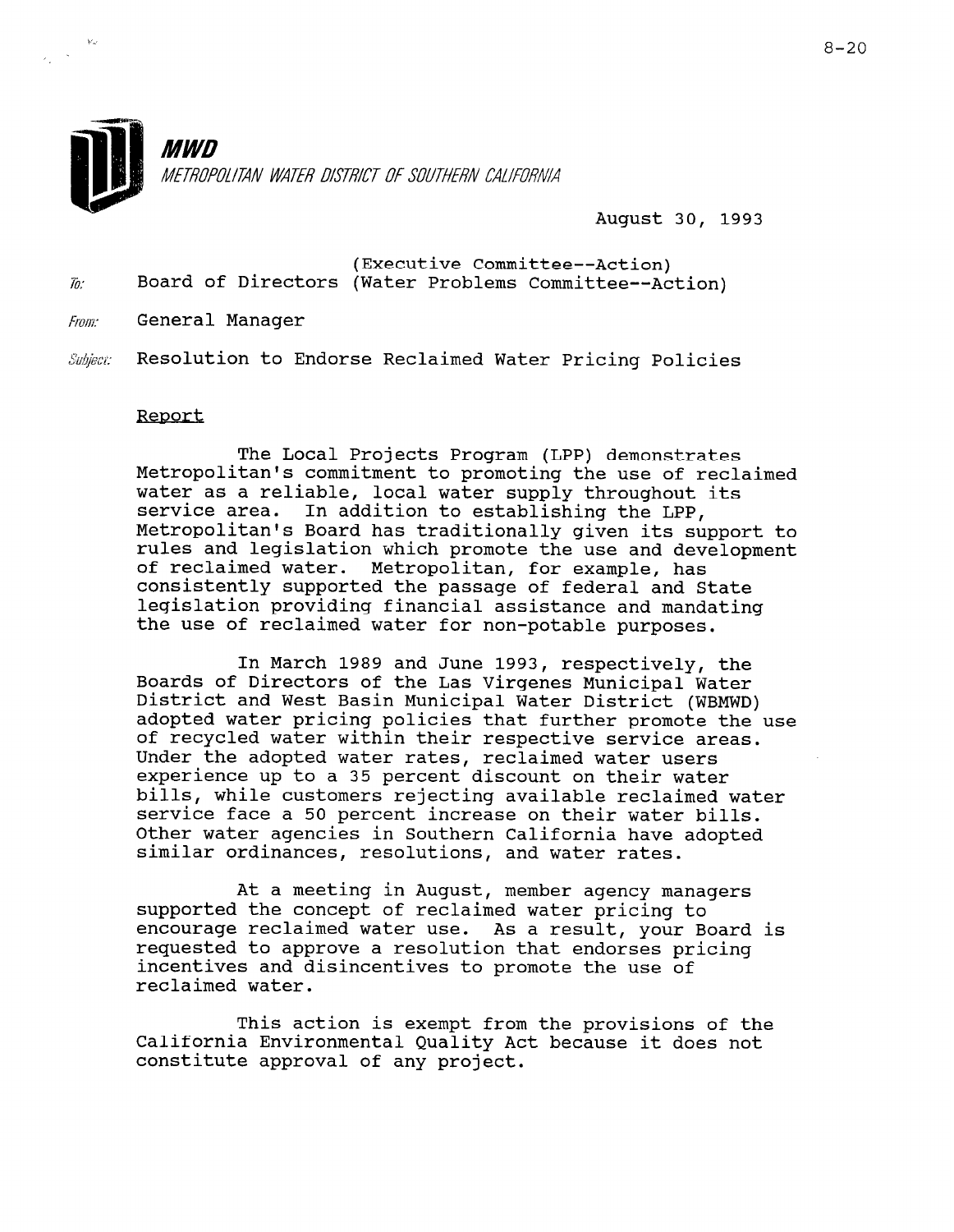Board of Directors -2- August 30, 1993

## Board Committee Assignments

This letter is referred for action to:

The Water Problems Committee pursuant to Section 2481(j) of Metropolitan's Administrative Code granting it authority over policies dealing with water reclamation and reuse.

The Executive Committee for action pursuant to Section 2417(e) of Metropolitan's Administration Code granting it authority over policies to be considered by the Board.

Recommendation

Water Problems Committee and Executive Committee for Action.

That the Board approve the attached resolution for endorsing water pricing policies that encourage use of reclaimed water.

neral Manager

JIL:hah

Attachment